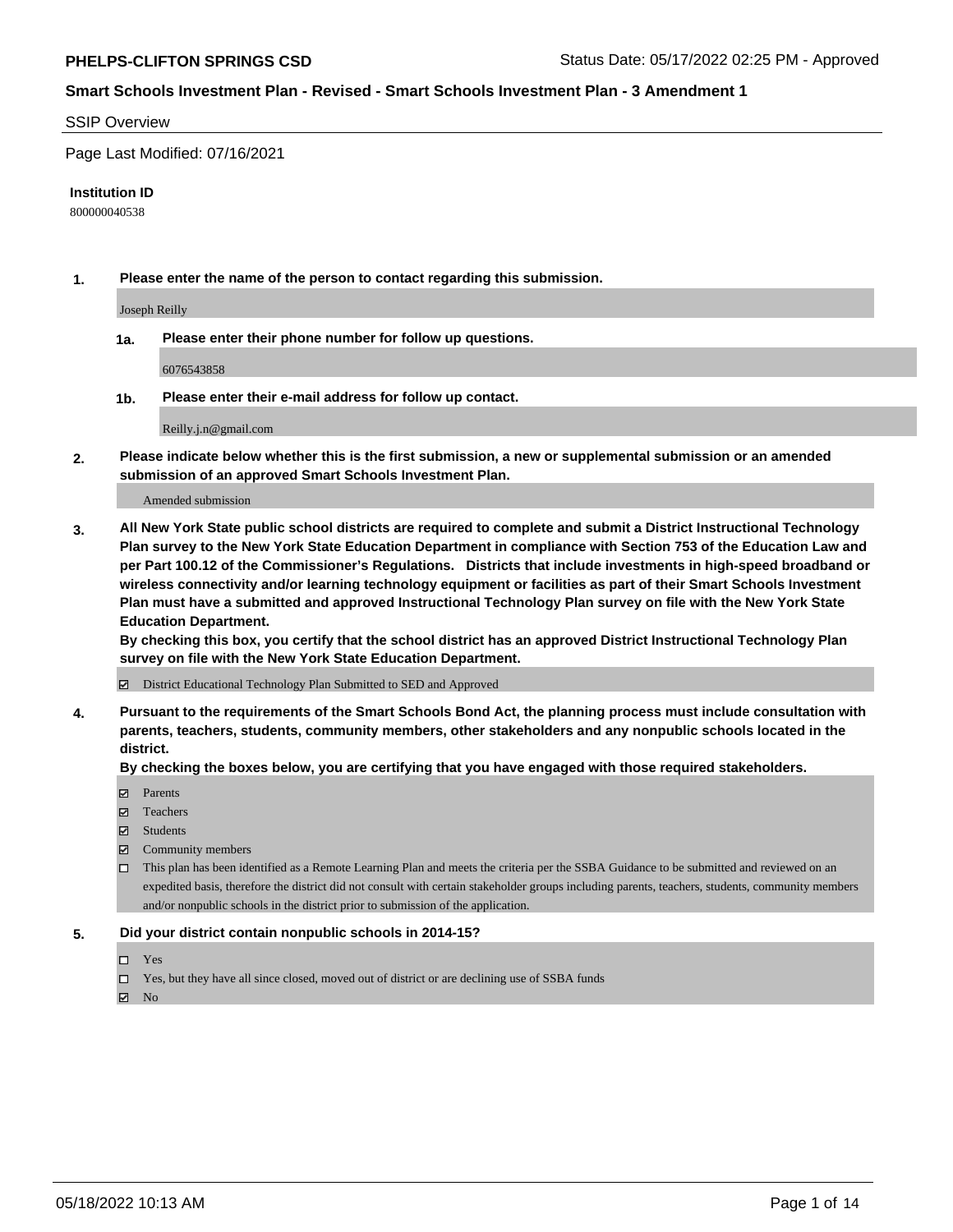#### SSIP Overview

Page Last Modified: 07/16/2021

#### **6. Certify that the following required steps have taken place by checking the boxes below:**

- The district developed and the school board approved a preliminary Smart Schools Investment Plan.
- $\boxtimes$  The preliminary plan was posted on the district website for at least 30 days. The district included an address to which any written comments on the plan should be sent.
- $\boxtimes$  The school board conducted a hearing that enabled stakeholders to respond to the preliminary plan. This hearing may have occured as part of a normal Board meeting, but adequate notice of the event must have been provided through local media and the district website for at least two weeks prior to the meeting.
- The district prepared a final plan for school board approval and such plan has been approved by the school board.
- $\boxtimes$  The final proposed plan that has been submitted has been posted on the district's website.
- This Plan has been identified as a Remote Learning Plan and meets the criteria per the SSBA Guidance to be submitted and reviewed on an expedited basis, therefore this plan has not met certain stakeholder engagement requirements including, consulting with nonpublic schools in advance of plan submission, having the school board conduct a hearing on the plan and/or posting the plan to the district website for a minimum of 30 days. This district will post the Remote Learning Plan to the district's website upon submission of the application.
- **6a. Please upload the proposed Smart Schools Investment Plan (SSIP) that was posted on the district's website, along with any supporting materials. Note that this should be different than your recently submitted Educational Technology Survey. The Final SSIP, as approved by the School Board, should also be posted on the website and remain there during the course of the projects contained therein.**

Smart Schools Act \_ Smart Schools Act.pdf

**6b. Enter the webpage address where the final Smart Schools Investment Plan is posted. The Plan should remain posted for the life of the included projects.**

#### https://www.midlakes.org/Page/4393

**7. Please enter an estimate of the total number of students and staff that will benefit from this Smart Schools Investment Plan based on the cumulative projects submitted to date.**

1,900

**8. An LEA/School District may partner with one or more other LEA/School Districts to form a consortium to pool Smart Schools Bond Act funds for a project that meets all other Smart School Bond Act requirements. Each school district participating in the consortium will need to file an approved Smart Schools Investment Plan for the project and submit a signed Memorandum of Understanding that sets forth the details of the consortium including the roles of each respective district.**

 $\Box$  The district plans to participate in a consortium to partner with other school district(s) to implement a Smart Schools project.

**9. Please enter the name and 6-digit SED Code for each LEA/School District participating in the Consortium.**

| <b>Partner LEA/District</b> | <b>ISED BEDS Code</b> |
|-----------------------------|-----------------------|
| (No Response)               | (No Response)         |

#### **10. Please upload a signed Memorandum of Understanding with all of the participating Consortium partners.**

(No Response)

#### **11. Your district's Smart Schools Bond Act Allocation is:**

\$1,739,943

#### **12. Final 2014-15 BEDS Enrollment to calculate Nonpublic Sharing Requirement**

|            | Public Enrollment | Nonpublic Enrollment | <b>Total Enrollment</b> | l Nonpublic Percentage |
|------------|-------------------|----------------------|-------------------------|------------------------|
| Enrollment | 1.615             |                      | 1.615.00                | 0.00                   |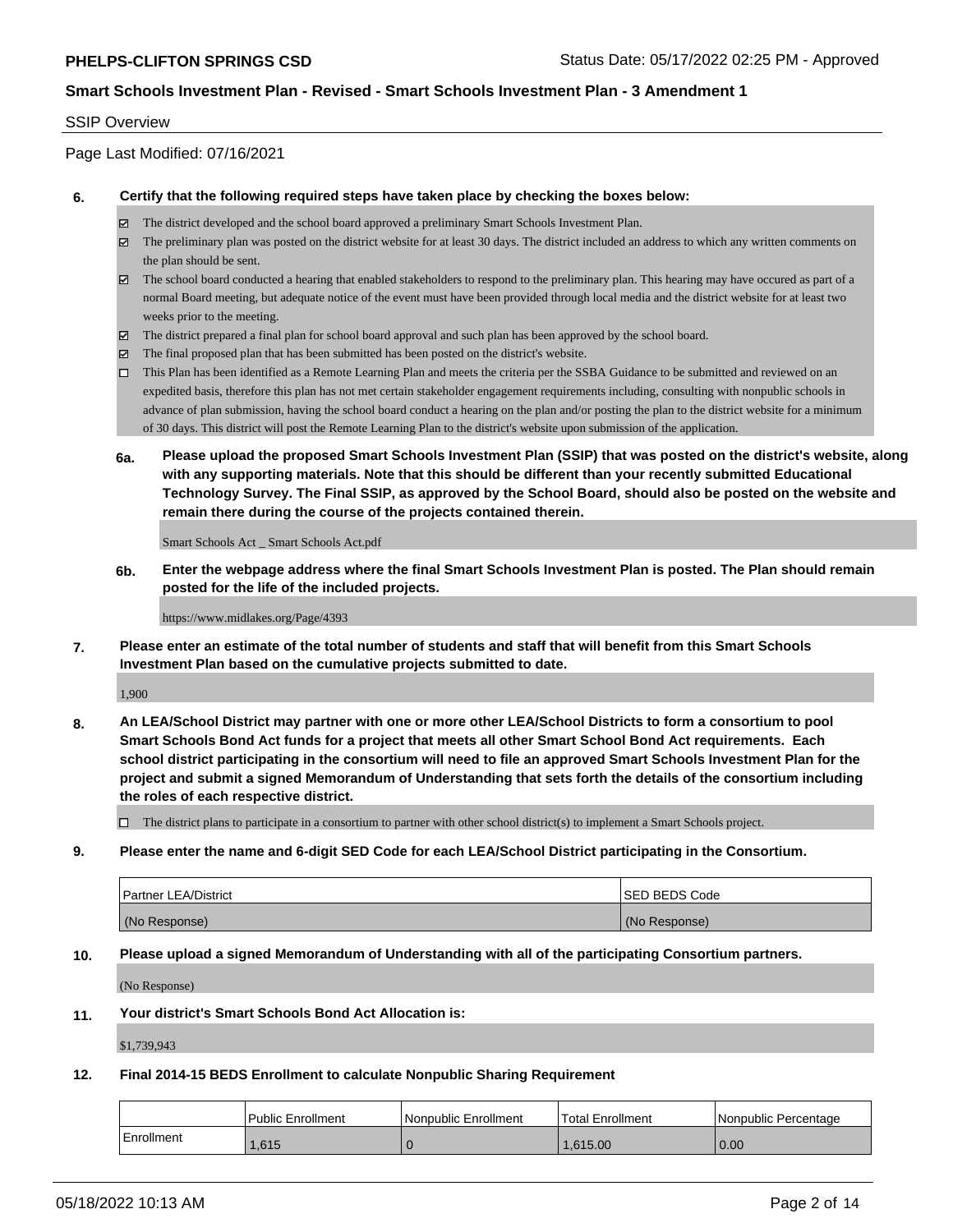SSIP Overview

Page Last Modified: 07/16/2021

**13. This table compares each category budget total, as entered in that category's page, to the total expenditures listed in the category's expenditure table. Any discrepancies between the two must be resolved before submission.**

|                                            | Sub-Allocations | <b>Expenditure Totals</b> | <b>Difference</b> |
|--------------------------------------------|-----------------|---------------------------|-------------------|
| <b>School Connectivity</b>                 | $-129.823.00$   | $-129,823.00$             | 0.00              |
| Connectivity Projects for<br>Communities   | 0.00            | 0.00                      | 0.00              |
| Classroom Technology                       | 0.00            | 0.00                      | 0.00              |
| Pre-Kindergarten Classrooms                | 0.00            | 0.00                      | 0.00              |
| Replace Transportable<br><b>Classrooms</b> | 0.00            | 0.00                      | 0.00              |
| <b>High-Tech Security Features</b>         | 129,823.00      | 129,823.00                | 0.00              |
| Nonpublic Loan                             | 0.00            | 0.00                      | 0.00              |
| Totals:                                    | 0               | 0                         | 0                 |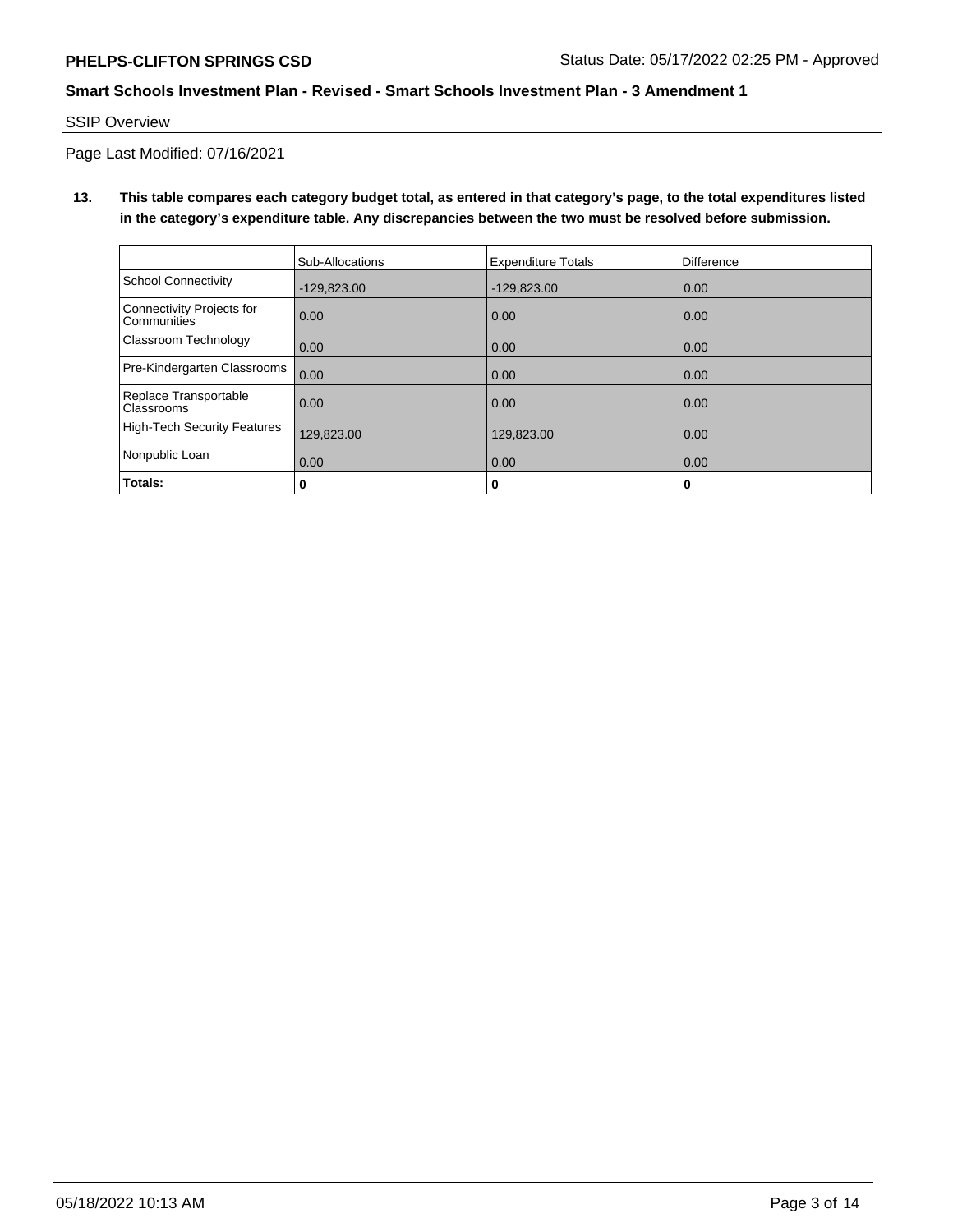# School Connectivity

Page Last Modified: 07/15/2021

- **1. In order for students and faculty to receive the maximum benefit from the technology made available under the Smart Schools Bond Act, their school buildings must possess sufficient connectivity infrastructure to ensure that devices can be used during the school day. Smart Schools Investment Plans must demonstrate that:**
	- **• sufficient infrastructure that meets the Federal Communications Commission's 100 Mbps per 1,000 students standard currently exists in the buildings where new devices will be deployed, or**
	- **• is a planned use of a portion of Smart Schools Bond Act funds, or**
	- **• is under development through another funding source.**

**Smart Schools Bond Act funds used for technology infrastructure or classroom technology investments must increase the number of school buildings that meet or exceed the minimum speed standard of 100 Mbps per 1,000 students and staff within 12 months. This standard may be met on either a contracted 24/7 firm service or a "burstable" capability. If the standard is met under the burstable criteria, it must be:**

**1. Specifically codified in a service contract with a provider, and**

**2. Guaranteed to be available to all students and devices as needed, particularly during periods of high demand, such as computer-based testing (CBT) periods.**

**Please describe how your district already meets or is planning to meet this standard within 12 months of plan submission.**

(No Response)

- **1a. If a district believes that it will be impossible to meet this standard within 12 months, it may apply for a waiver of this requirement, as described on the Smart Schools website. The waiver must be filed and approved by SED prior to submitting this survey.**
	- By checking this box, you are certifying that the school district has an approved waiver of this requirement on file with the New York State Education Department.
- **2. Connectivity Speed Calculator (Required). If the district currently meets the required speed, enter "Currently Met" in the last box: Expected Date When Required Speed Will be Met.**

|                  | l Number of<br><b>Students</b> | Required Speed<br>l in Mbps | Current Speed in<br><b>Mbps</b> | <b>Expected Speed</b><br>to be Attained | Expected Date<br>When Reauired |
|------------------|--------------------------------|-----------------------------|---------------------------------|-----------------------------------------|--------------------------------|
|                  |                                |                             |                                 | Within 12 Months 1Speed Will be Met     |                                |
| Calculated Speed | (No Response)                  | 0.00                        | (No Response)                   | (No Response)                           | (No Response)                  |

# **3. Describe how you intend to use Smart Schools Bond Act funds for high-speed broadband and/or wireless connectivity projects in school buildings.**

The number one priority for Phelps-Clifton Springs Smart School Planning Committee has always been upgrading the district IT network to support student learning. To that goal, the original plan focused on that need first and required them to reduce their Safety and Security project. During the interima, the Phelps-Clifton Springs district identified part of the Connectivity project that could be funded by using Federal Erate funds. This amendment proposes to reduce the connectivity expenditures and re-allocated those funds to Safety and Security.

**4. Describe the linkage between the district's District Instructional Technology Plan and how the proposed projects will improve teaching and learning. (There should be a link between your response to this question and your responses to Question 1 in Section IV - NYSED Initiatives Alignment: "Explain how the district use of instructional technology will serve as a part of a comprehensive and sustained effort to support rigorous academic standards attainment and performance improvement for students."** 

**Your answer should also align with your answers to the questions in Section II - Strategic Technology Planning and the associated Action Steps in Section III - Action Plan.)**

(No Response)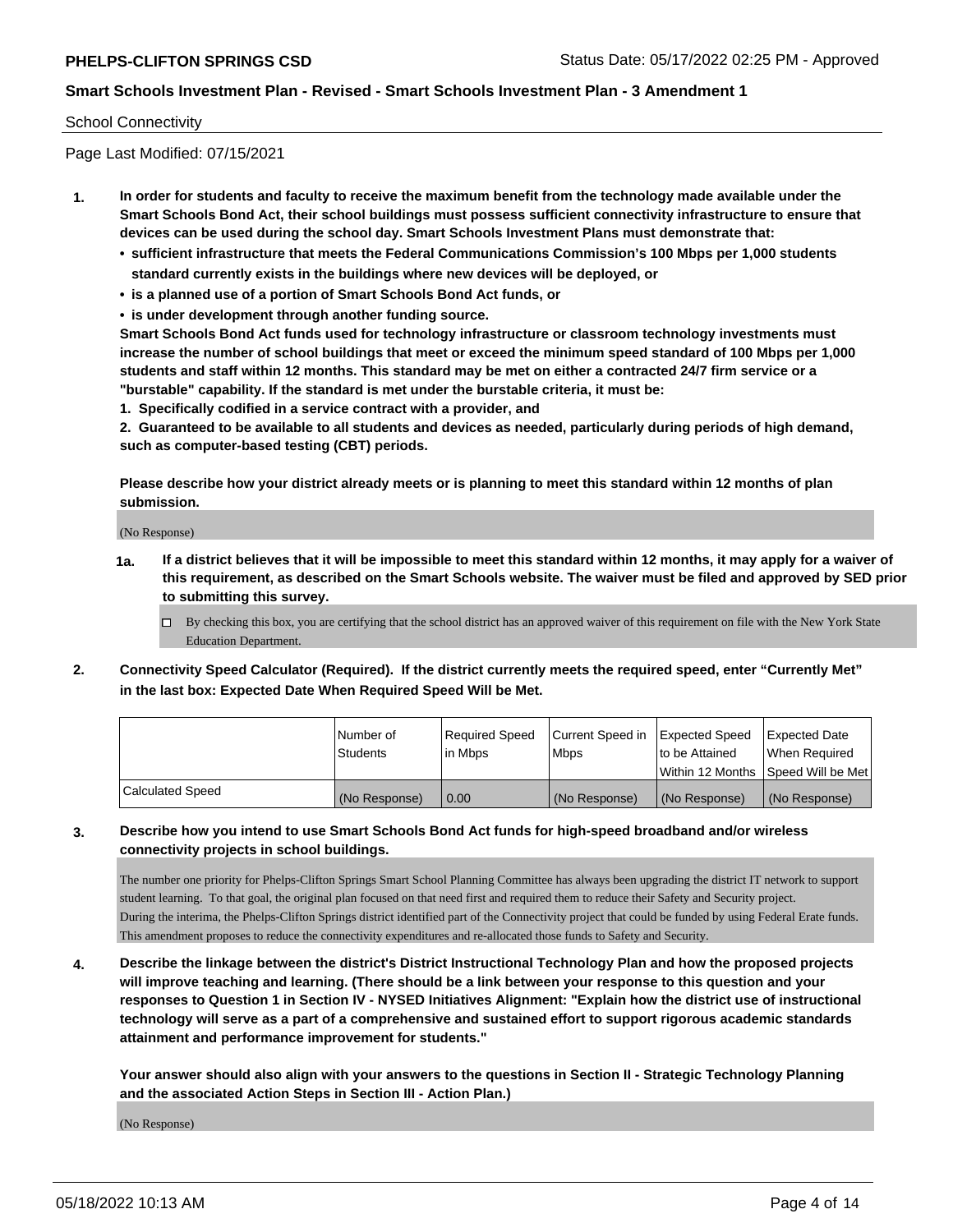#### School Connectivity

Page Last Modified: 07/15/2021

**5. If the district wishes to have students and staff access the Internet from wireless devices within the school building, or in close proximity to it, it must first ensure that it has a robust Wi-Fi network in place that has sufficient bandwidth to meet user demand.**

**Please describe how you have quantified this demand and how you plan to meet this demand.**

(No Response)

**6. Smart Schools plans with any expenditures in the School Connectivity category require a project number from the Office of Facilities Planning. Districts must submit an SSBA LOI and receive project numbers prior to submitting the SSIP. As indicated on the LOI, some projects may be eligible for a streamlined review and will not require a building permit.**

**Please indicate on a separate row each project number given to you by the Office of Facilities Planning.**

# Project Number 43-13-01-06-7-999-001

**7. Certain high-tech security and connectivity infrastructure projects may be eligible for an expedited review process as determined by the Office of Facilities Planning.**

**Was your project deemed eligible for streamlined review?**

No

#### **8. Include the name and license number of the architect or engineer of record.**

| Name                  | License Number |
|-----------------------|----------------|
| <b>Allan Rosignol</b> | 28295          |

#### **9. Public Expenditures – Loanable (Counts toward the nonpublic loan calculation)**

| Select the allowable expenditure type.      | <b>PUBLIC</b> Items to be | Quantity         | Cost Per Item    | <b>Total Cost</b> |
|---------------------------------------------|---------------------------|------------------|------------------|-------------------|
| Repeat to add another item under each type. | l Purchased               |                  |                  |                   |
| (No Response)                               | (No Response)             | (No<br>Response) | (No<br>Response) | 0.00              |
|                                             |                           | 0                | 0.00             |                   |

#### **10. Public Expenditures – Non-Loanable (Does not count toward nonpublic loan calculation)**

| Select the allowable expenditure<br>type.<br>Repeat to add another item under<br>each type. | <b>PUBLIC</b> Items to be purchased                                         | Quantity | Cost per Item | <b>Total Cost</b> |
|---------------------------------------------------------------------------------------------|-----------------------------------------------------------------------------|----------|---------------|-------------------|
| <b>Connections/Components</b>                                                               | Category 6 Cabling (Category 6<br>Cables, Category 6 Jacks, Faceplate)      | $-370$   | 350.00        | $-129.500.00$     |
| <b>Connections/Components</b>                                                               | 12 inch overhead cable management,<br>supports, junctions, splices, dropout | -8       | 40.00         | $-320.00$         |
| <b>Other Costs</b>                                                                          | Contingency                                                                 | -1       | 31,790.00     | $-31,790.00$      |
| <b>Other Costs</b>                                                                          | Contingency                                                                 |          | 31,787.00     | 31,787.00         |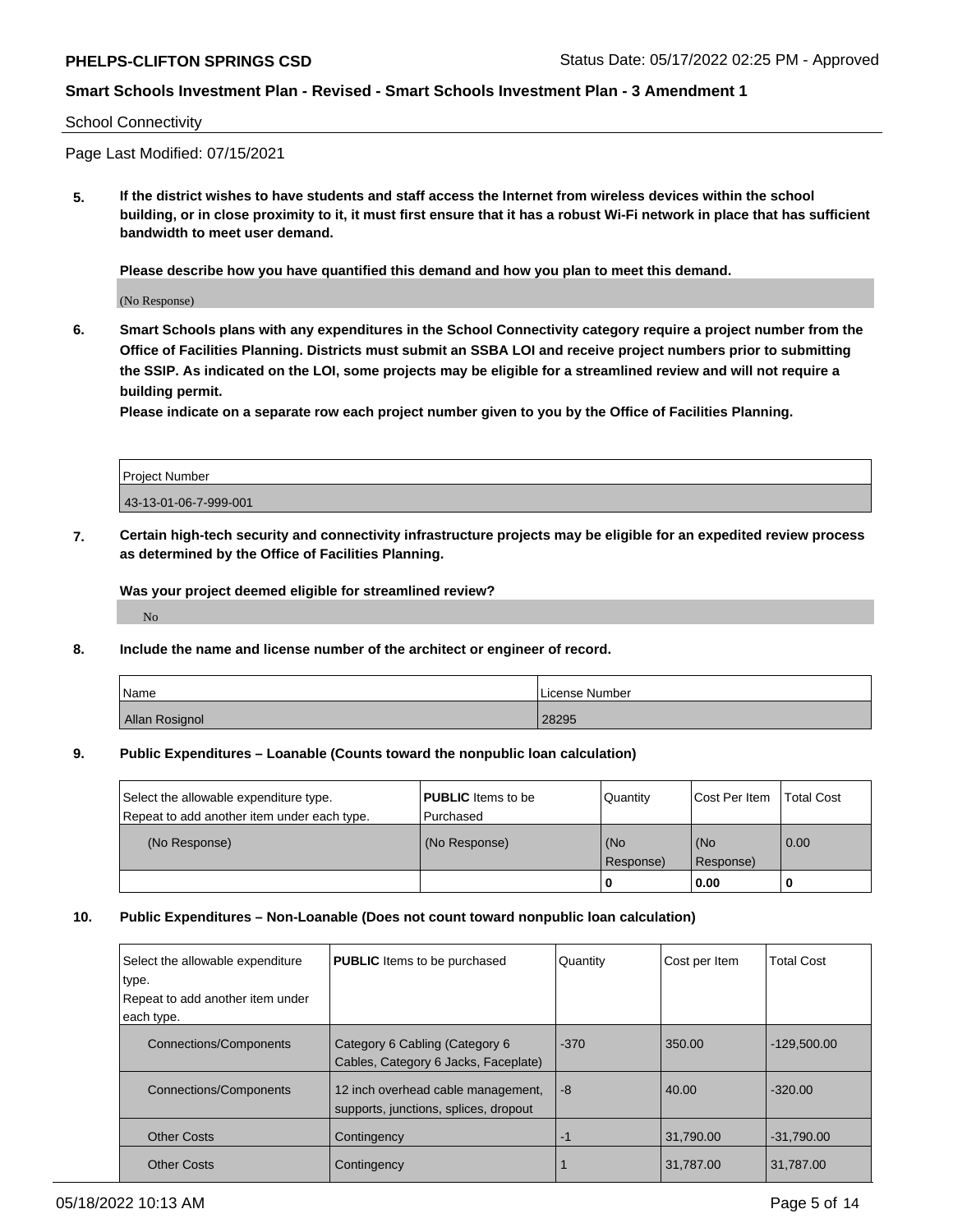# School Connectivity

Page Last Modified: 07/15/2021

| Select the allowable expenditure | <b>PUBLIC</b> Items to be purchased | l Quantitv | Cost per Item | <b>Total Cost</b> |
|----------------------------------|-------------------------------------|------------|---------------|-------------------|
| type.                            |                                     |            |               |                   |
| Repeat to add another item under |                                     |            |               |                   |
| each type.                       |                                     |            |               |                   |
|                                  |                                     | $-378$     | 63,967.00     | $-129.823$        |

### **11. Final 2014-15 BEDS Enrollment to calculate Nonpublic Sharing Requirement (no changes allowed.)**

|            | Public Enrollment | l Nonpublic Enrollment | Total Enrollment | l Nonpublic Percentage |
|------------|-------------------|------------------------|------------------|------------------------|
| Enrollment | .615              |                        | 1.615.00         | 0.00                   |

### **12. Total Public Budget - Loanable (Counts toward the nonpublic loan calculation)**

|                                                    | Public Allocations | <b>Estimated Nonpublic Loan</b><br>Amount | Estimated Total Sub-Allocations |
|----------------------------------------------------|--------------------|-------------------------------------------|---------------------------------|
| Network/Access Costs                               | 0.00               | 0.00                                      | 0.00                            |
| School Internal Connections and 0.00<br>Components |                    | 0.00                                      | 0.00                            |
| Other                                              | 0.00               | 0.00                                      | 0.00                            |
| Totals:                                            | 0.00               | o                                         | 0                               |

### **13. Total Public Budget – Non-Loanable (Does not count toward the nonpublic loan calculation)**

|                                            | Sub-<br>Allocation |
|--------------------------------------------|--------------------|
|                                            |                    |
| Network/Access Costs                       | 0.00               |
| <b>Outside Plant Costs</b>                 | 0.00               |
| School Internal Connections and Components | $-129,820.00$      |
| Professional Services                      | 0.00               |
| Testing                                    | 0.00               |
| <b>Other Upfront Costs</b>                 | 0.00               |
| <b>Other Costs</b>                         | $-3.00$            |
| Totals:                                    | $-129,823.00$      |

#### **14. School Connectivity Totals**

|                          | Total Sub-Allocations |
|--------------------------|-----------------------|
| Total Loanable Items     | 0.00                  |
| Total Non-Ioanable Items | $-129,823.00$         |
| Totals:                  | -129,823              |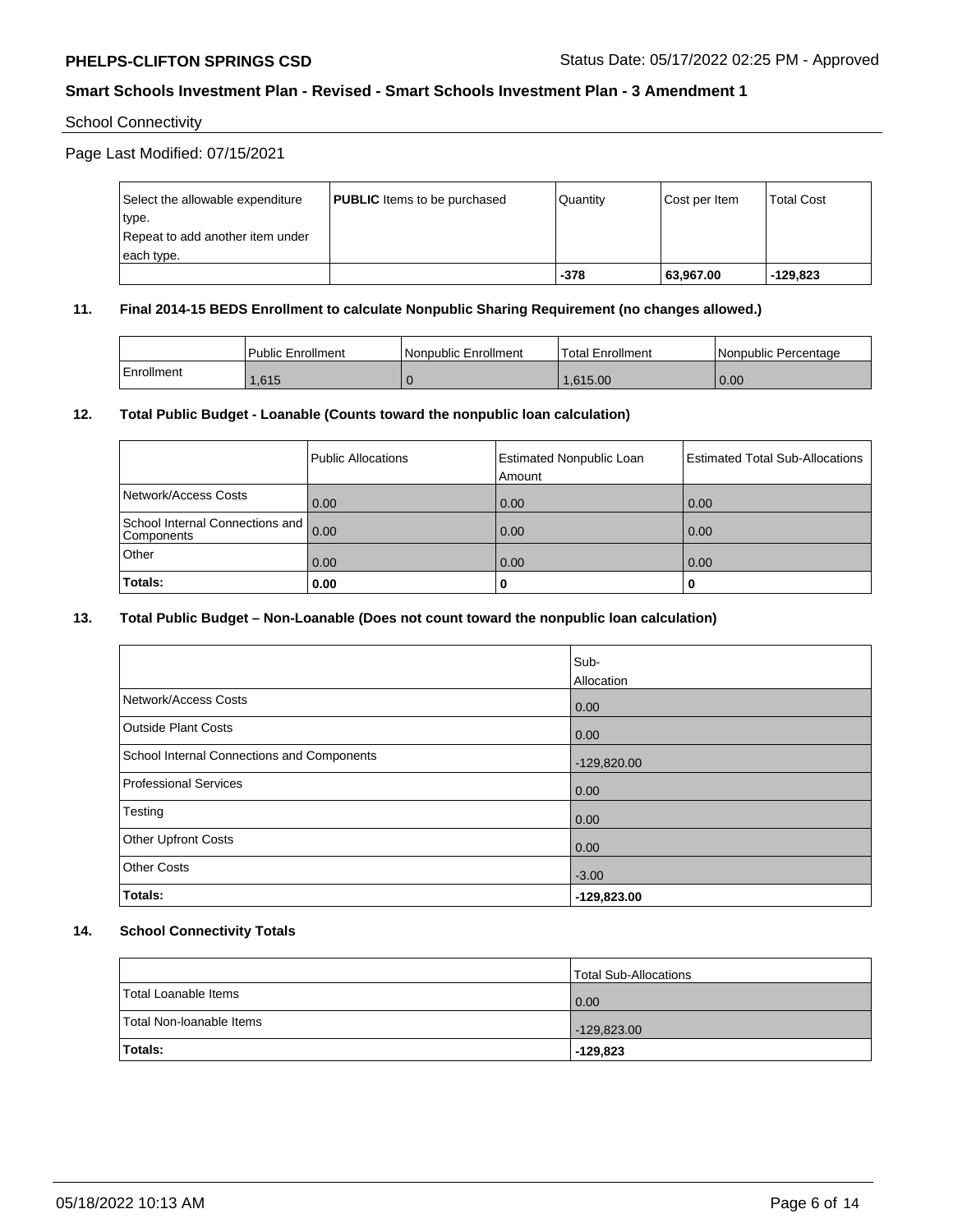Community Connectivity (Broadband and Wireless)

Page Last Modified: 07/13/2021

**1. Describe how you intend to use Smart Schools Bond Act funds for high-speed broadband and/or wireless connectivity projects in the community.**

(No Response)

**2. Please describe how the proposed project(s) will promote student achievement and increase student and/or staff access to the Internet in a manner that enhances student learning and/or instruction outside of the school day and/or school building.**

(No Response)

**3. Community connectivity projects must comply with all the necessary local building codes and regulations (building and related permits are not required prior to plan submission).**

 $\Box$  I certify that we will comply with all the necessary local building codes and regulations.

**4. Please describe the physical location of the proposed investment.**

(No Response)

**5. Please provide the initial list of partners participating in the Community Connectivity Broadband Project, along with their Federal Tax Identification (Employer Identification) number.**

| <b>Project Partners</b> | Federal ID#   |
|-------------------------|---------------|
| (No Response)           | (No Response) |

**6. Please detail the type, quantity, per unit cost and total cost of the eligible items under each sub-category.**

| Select the allowable expenditure | Item to be purchased | Quantity      | Cost per Item | <b>Total Cost</b> |
|----------------------------------|----------------------|---------------|---------------|-------------------|
| type.                            |                      |               |               |                   |
| Repeat to add another item under |                      |               |               |                   |
| each type.                       |                      |               |               |                   |
| (No Response)                    | (No Response)        | (No Response) | (No Response) | 0.00              |
|                                  |                      | 0             | 0.00          |                   |

**7. If you are submitting an allocation for Community Connectivity, complete this table.**

**Note that the calculated Total at the bottom of the table must equal the Total allocation for this category that you entered in the SSIP Overview overall budget.**

|                                    | Sub-Allocation |
|------------------------------------|----------------|
| Network/Access Costs               | (No Response)  |
| Outside Plant Costs                | (No Response)  |
| Tower Costs                        | (No Response)  |
| <b>Customer Premises Equipment</b> | (No Response)  |
| Professional Services              | (No Response)  |
| Testing                            | (No Response)  |
| <b>Other Upfront Costs</b>         | (No Response)  |
| <b>Other Costs</b>                 | (No Response)  |
| Totals:                            | 0.00           |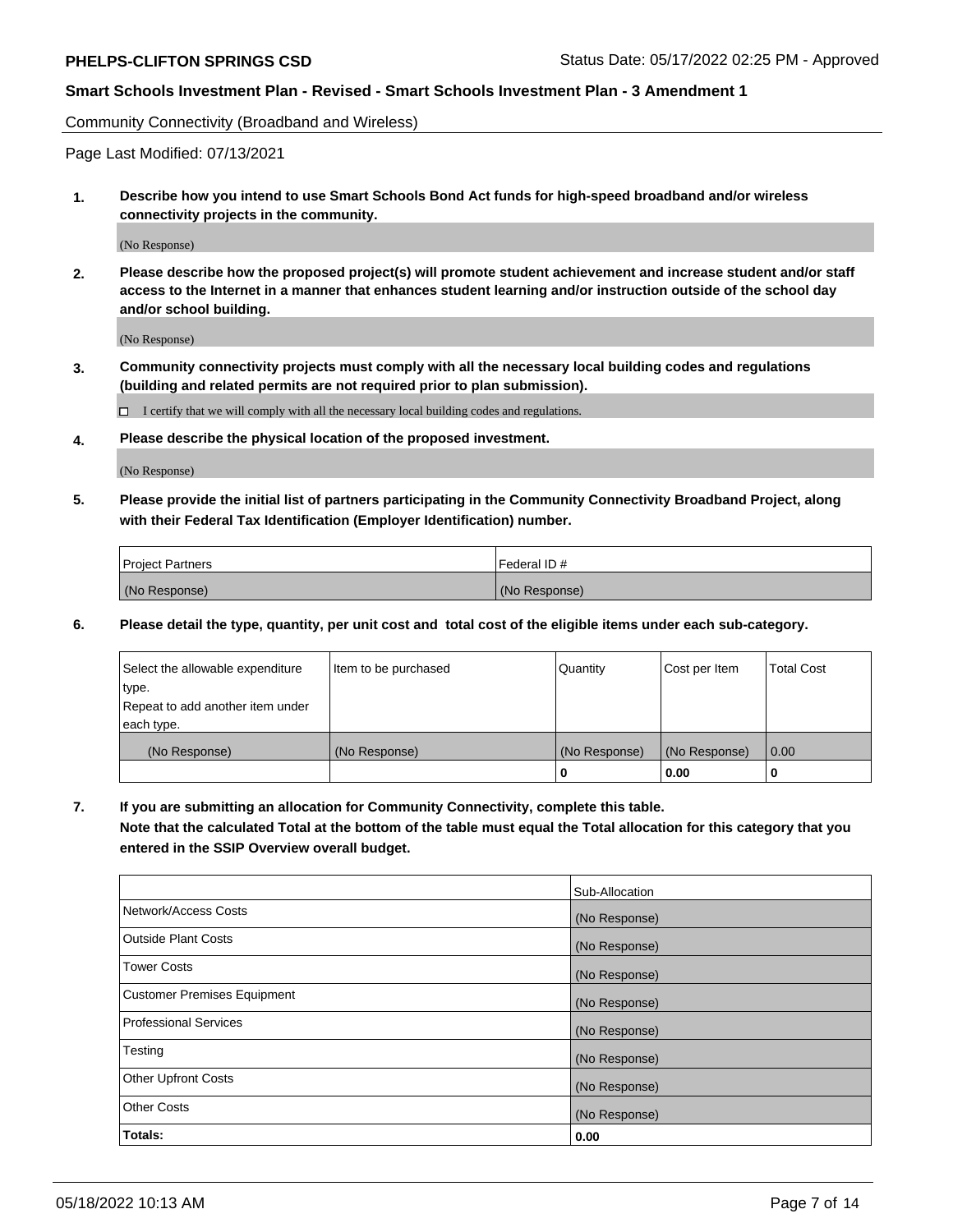# Classroom Learning Technology

Page Last Modified: 07/13/2021

**1. In order for students and faculty to receive the maximum benefit from the technology made available under the Smart Schools Bond Act, their school buildings must possess sufficient connectivity infrastructure to ensure that devices can be used during the school day. Smart Schools Investment Plans must demonstrate that sufficient infrastructure that meets the Federal Communications Commission's 100 Mbps per 1,000 students standard currently exists in the buildings where new devices will be deployed, or is a planned use of a portion of Smart Schools Bond Act funds, or is under development through another funding source.**

**Smart Schools Bond Act funds used for technology infrastructure or classroom technology investments must increase the number of school buildings that meet or exceed the minimum speed standard of 100 Mbps per 1,000 students and staff within 12 months. This standard may be met on either a contracted 24/7 firm service or a "burstable" capability. If the standard is met under the burstable criteria, it must be:**

**1. Specifically codified in a service contract with a provider, and**

**2. Guaranteed to be available to all students and devices as needed, particularly during periods of high demand, such as computer-based testing (CBT) periods.**

**Please describe how your district already meets or is planning to meet this standard within 12 months of plan submission.**

(No Response)

- **1a. If a district believes that it will be impossible to meet this standard within 12 months, it may apply for a waiver of this requirement, as described on the Smart Schools website. The waiver must be filed and approved by SED prior to submitting this survey.**
	- By checking this box, you are certifying that the school district has an approved waiver of this requirement on file with the New York State Education Department.
- **2. Connectivity Speed Calculator (Required). If the district currently meets the required speed, enter "Currently Met" in the last box: Expected Date When Required Speed Will be Met.**

|                  | Number of     | Required Speed | Current Speed in | Expected Speed | Expected Date                           |
|------------------|---------------|----------------|------------------|----------------|-----------------------------------------|
|                  | Students      | lin Mbps       | <b>Mbps</b>      | to be Attained | When Required                           |
|                  |               |                |                  |                | l Within 12 Months ISpeed Will be Met l |
| Calculated Speed | (No Response) | 0.00           | (No Response)    | (No Response)  | (No Response)                           |

**3. If the district wishes to have students and staff access the Internet from wireless devices within the school building, or in close proximity to it, it must first ensure that it has a robust Wi-Fi network in place that has sufficient bandwidth to meet user demand.**

**Please describe how you have quantified this demand and how you plan to meet this demand.**

(No Response)

**4. All New York State public school districts are required to complete and submit an Instructional Technology Plan survey to the New York State Education Department in compliance with Section 753 of the Education Law and per Part 100.12 of the Commissioner's Regulations.**

**Districts that include educational technology purchases as part of their Smart Schools Investment Plan must have a submitted and approved Instructional Technology Plan survey on file with the New York State Education Department.**

- By checking this box, you are certifying that the school district has an approved Instructional Technology Plan survey on file with the New York State Education Department.
- **5. Describe the devices you intend to purchase and their compatibility with existing or planned platforms or systems. Specifically address the adequacy of each facility's electrical, HVAC and other infrastructure necessary to install and support the operation of the planned technology.**

(No Response)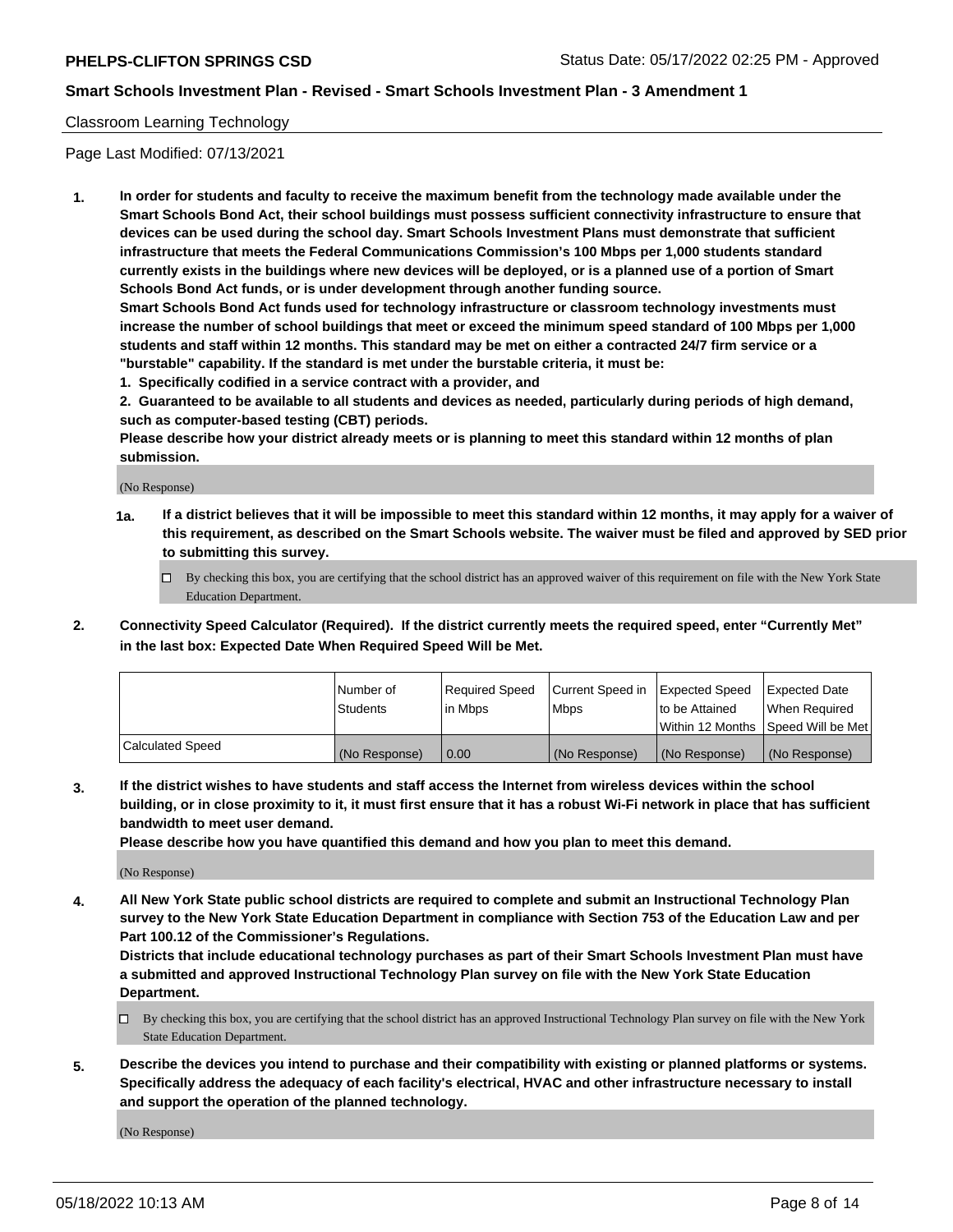#### Classroom Learning Technology

Page Last Modified: 07/13/2021

- **6. Describe how the proposed technology purchases will:**
	- **> enhance differentiated instruction;**
	- **> expand student learning inside and outside the classroom;**
	- **> benefit students with disabilities and English language learners; and**
	- **> contribute to the reduction of other learning gaps that have been identified within the district.**

**The expectation is that districts will place a priority on addressing the needs of students who struggle to succeed in a rigorous curriculum. Responses in this section should specifically address this concern and align with the district's Instructional Technology Plan (in particular Question 2 of E. Curriculum and Instruction: "Does the district's instructional technology plan address the needs of students with disabilities to ensure equitable access to instruction, materials and assessments?" and Question 3 of the same section: "Does the district's instructional technology plan address the provision of assistive technology specifically for students with disabilities to ensure access to and participation in the general curriculum?")**

**In addition, describe how the district ensures equitable access to instruction, materials and assessments and participation in the general curriculum for both SWD and English Language Learners/Multilingual Learners (ELL/MLL) students.**

**Please note: If this plan has been identified as a Remote Learning Plan to be submitted and reviewed on an expedited basis, the district should explain how this plan will facilitate remote and hybrid learning, in lieu of responding to the question above.**

(No Response)

**7. Where appropriate, describe how the proposed technology purchases will enhance ongoing communication with parents and other stakeholders and help the district facilitate technology-based regional partnerships, including distance learning and other efforts.**

(No Response)

**8. Describe the district's plan to provide professional development to ensure that administrators, teachers and staff can employ the technology purchased to enhance instruction successfully.**

**Note: This response should be aligned and expanded upon in accordance with your district's response to Question 1 of F. Professional Development of your Instructional Technology Plan: "Please provide a summary of professional development offered to teachers and staff, for the time period covered by this plan, to support technology to enhance teaching and learning. Please include topics, audience and method of delivery within your summary."**

**Please note: If this plan has been identified as a Remote Learning Plan to be submitted and reviewed on an expedited basis, the district should provide a statement confirming that the district has provided or will provide professional development on these devices to its staff, in lieu of responding to the question above.**

(No Response)

**9. Districts must contact one of the SUNY/CUNY teacher preparation programs listed on the document on the left side of the page that supplies the largest number of the district's new teachers to request advice on innovative uses and best practices at the intersection of pedagogy and educational technology.**

- By checking this box, you certify that you have contacted the SUNY/CUNY teacher preparation program that supplies the largest number of your new teachers to request advice on these issues.
- **9a. Please enter the name of the SUNY or CUNY Institution that you contacted.**

(No Response)

**9b. Enter the primary Institution phone number.**

(No Response)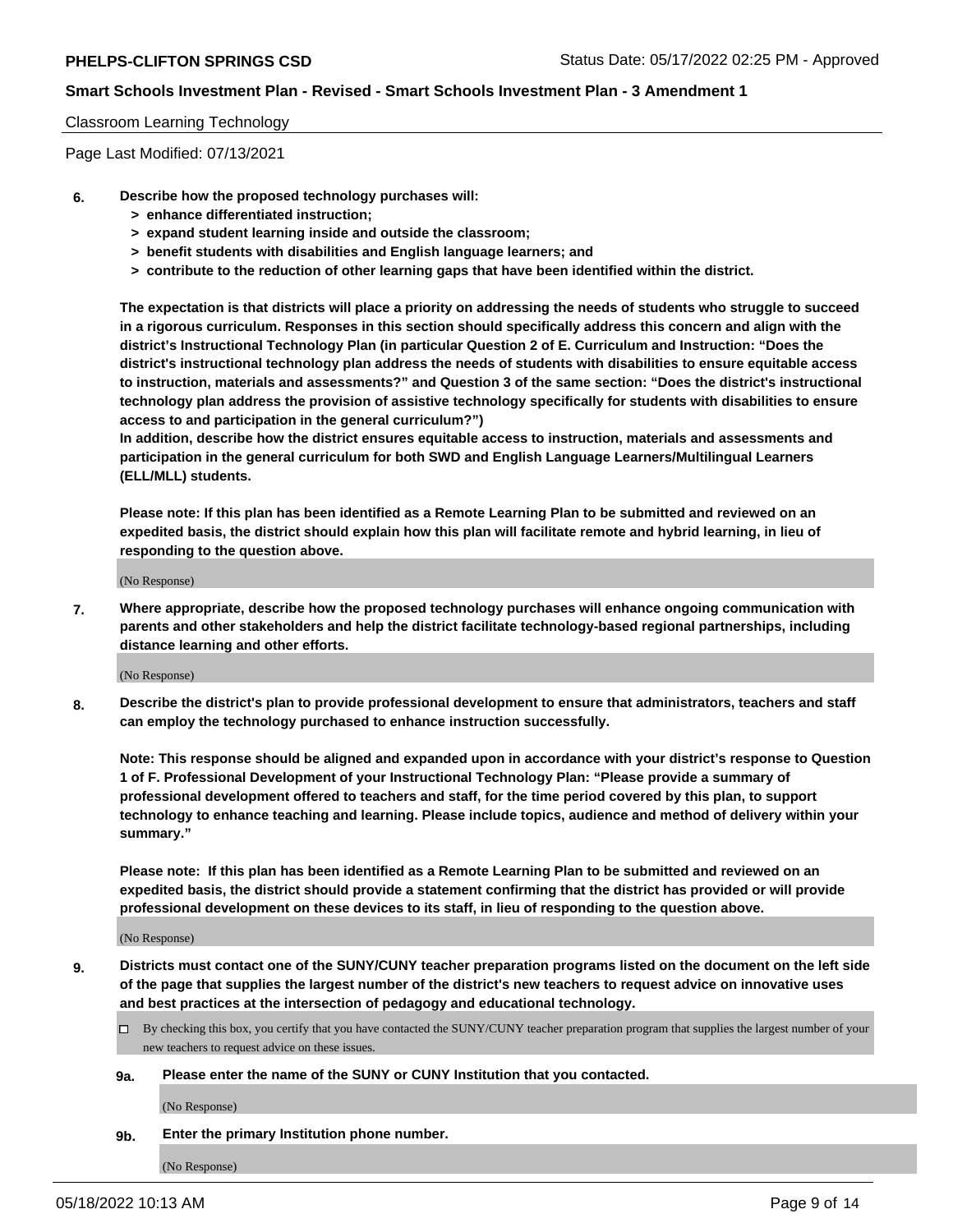#### Classroom Learning Technology

Page Last Modified: 07/13/2021

**9c. Enter the name of the contact person with whom you consulted and/or will be collaborating with on innovative uses of technology and best practices.**

(No Response)

**10. To ensure the sustainability of technology purchases made with Smart Schools funds, districts must demonstrate a long-term plan to maintain and replace technology purchases supported by Smart Schools Bond Act funds. This sustainability plan shall demonstrate a district's capacity to support recurring costs of use that are ineligible for Smart Schools Bond Act funding such as device maintenance, technical support, Internet and wireless fees, maintenance of hotspots, staff professional development, building maintenance and the replacement of incidental items. Further, such a sustainability plan shall include a long-term plan for the replacement of purchased devices and equipment at the end of their useful life with other funding sources.**

 $\square$  By checking this box, you certify that the district has a sustainability plan as described above.

**11. Districts must ensure that devices purchased with Smart Schools Bond funds will be distributed, prepared for use, maintained and supported appropriately. Districts must maintain detailed device inventories in accordance with generally accepted accounting principles.**

By checking this box, you certify that the district has a distribution and inventory management plan and system in place.

**12. Please detail the type, quantity, per unit cost and total cost of the eligible items under each sub-category.**

| Select the allowable expenditure | I Item to be Purchased | Quantity      | Cost per Item | Total Cost |
|----------------------------------|------------------------|---------------|---------------|------------|
| type.                            |                        |               |               |            |
| Repeat to add another item under |                        |               |               |            |
| each type.                       |                        |               |               |            |
| (No Response)                    | (No Response)          | (No Response) | (No Response) | 0.00       |
|                                  |                        | u             | 0.00          |            |

#### **13. Final 2014-15 BEDS Enrollment to calculate Nonpublic Sharing Requirement (no changes allowed.)**

|            | <b>Public Enrollment</b> | Nonpublic Enrollment | <b>Total Enrollment</b> | Nonpublic<br>l Percentage |
|------------|--------------------------|----------------------|-------------------------|---------------------------|
| Enrollment | .615                     |                      | 1.615.00                | 0.00                      |

#### **14. If you are submitting an allocation for Classroom Learning Technology complete this table.**

|                          | Public School Sub-Allocation | <b>Estimated Nonpublic Loan</b><br>Amount | <b>Estimated Total Public and</b><br>Nonpublic Sub-Allocation |
|--------------------------|------------------------------|-------------------------------------------|---------------------------------------------------------------|
|                          |                              | (Based on Percentage Above)               |                                                               |
| Interactive Whiteboards  | (No Response)                | 0.00                                      | 0.00                                                          |
| <b>Computer Servers</b>  | (No Response)                | 0.00                                      | 0.00                                                          |
| <b>Desktop Computers</b> | (No Response)                | 0.00                                      | 0.00                                                          |
| <b>Laptop Computers</b>  | (No Response)                | 0.00                                      | 0.00                                                          |
| <b>Tablet Computers</b>  | (No Response)                | 0.00                                      | 0.00                                                          |
| <b>Other Costs</b>       | (No Response)                | 0.00                                      | 0.00                                                          |
| Totals:                  | 0.00                         | 0                                         | 0                                                             |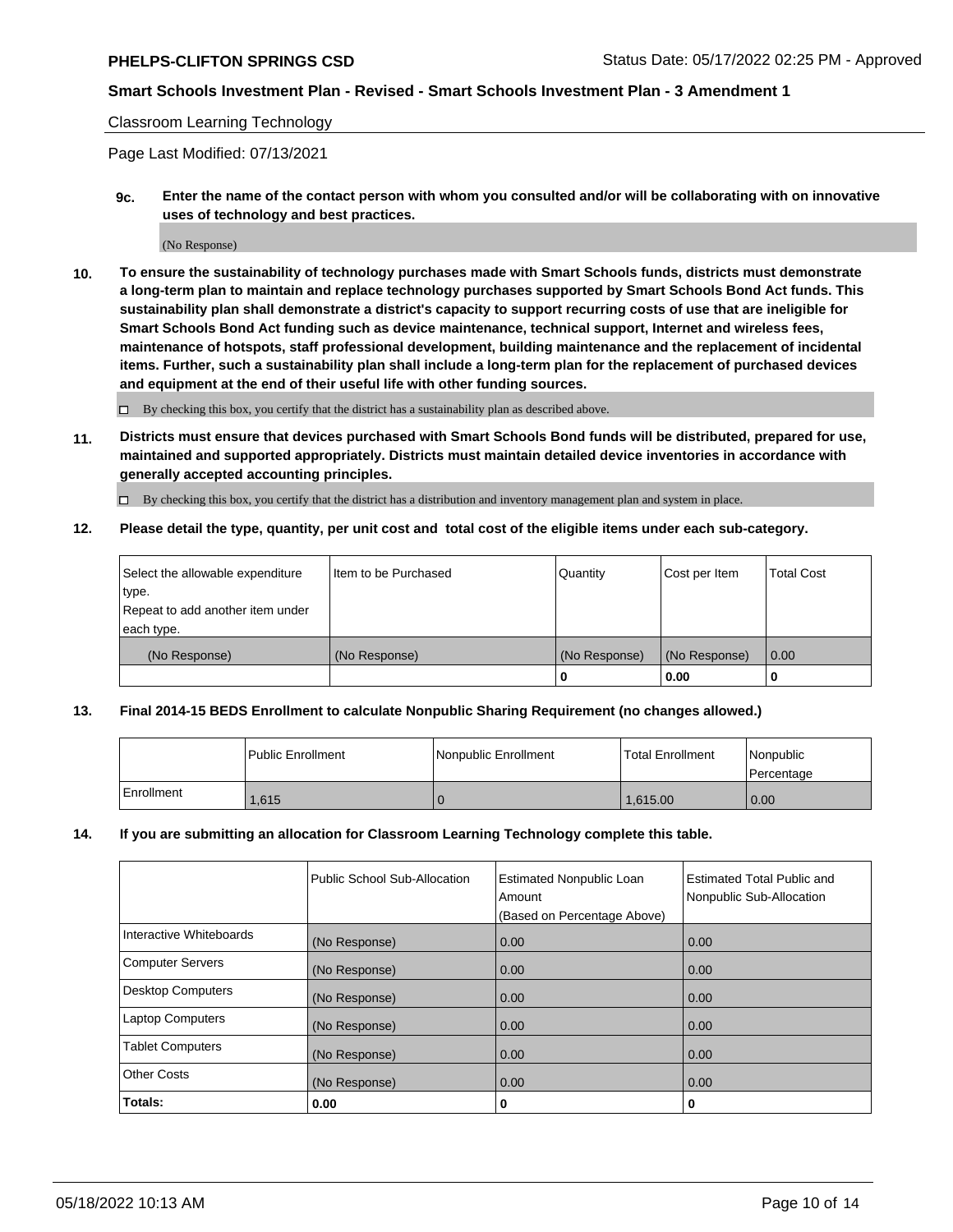#### Pre-Kindergarten Classrooms

Page Last Modified: 07/13/2021

**1. Provide information regarding how and where the district is currently serving pre-kindergarten students and justify the need for additional space with enrollment projections over 3 years.**

(No Response)

- **2. Describe the district's plan to construct, enhance or modernize education facilities to accommodate prekindergarten programs. Such plans must include:**
	- **Specific descriptions of what the district intends to do to each space;**
	- **An affirmation that new pre-kindergarten classrooms will contain a minimum of 900 square feet per classroom;**
	- **The number of classrooms involved;**
	- **The approximate construction costs per classroom; and**
	- **Confirmation that the space is district-owned or has a long-term lease that exceeds the probable useful life of the improvements.**

(No Response)

**3. Smart Schools Bond Act funds may only be used for capital construction costs. Describe the type and amount of additional funds that will be required to support ineligible ongoing costs (e.g. instruction, supplies) associated with any additional pre-kindergarten classrooms that the district plans to add.**

(No Response)

**4. All plans and specifications for the erection, repair, enlargement or remodeling of school buildings in any public school district in the State must be reviewed and approved by the Commissioner. Districts that plan capital projects using their Smart Schools Bond Act funds will undergo a Preliminary Review Process by the Office of Facilities Planning.**

**Please indicate on a separate row each project number given to you by the Office of Facilities Planning.**

| Project Number |  |
|----------------|--|
| (No Response)  |  |

**5. Please detail the type, quantity, per unit cost and total cost of the eligible items under each sub-category.**

| Select the allowable expenditure | Item to be purchased | Quantity      | Cost per Item | <b>Total Cost</b> |
|----------------------------------|----------------------|---------------|---------------|-------------------|
| type.                            |                      |               |               |                   |
| Repeat to add another item under |                      |               |               |                   |
| each type.                       |                      |               |               |                   |
| (No Response)                    | (No Response)        | (No Response) | (No Response) | 0.00              |
|                                  |                      | 0             | 0.00          |                   |

**6. If you have made an allocation for Pre-Kindergarten Classrooms, complete this table.**

**Note that the calculated Total at the bottom of the table must equal the Total allocation for this category that you entered in the SSIP Overview overall budget.**

|                                          | Sub-Allocation |
|------------------------------------------|----------------|
| Construct Pre-K Classrooms               | (No Response)  |
| Enhance/Modernize Educational Facilities | (No Response)  |
| <b>Other Costs</b>                       | (No Response)  |
| Totals:                                  | 0.00           |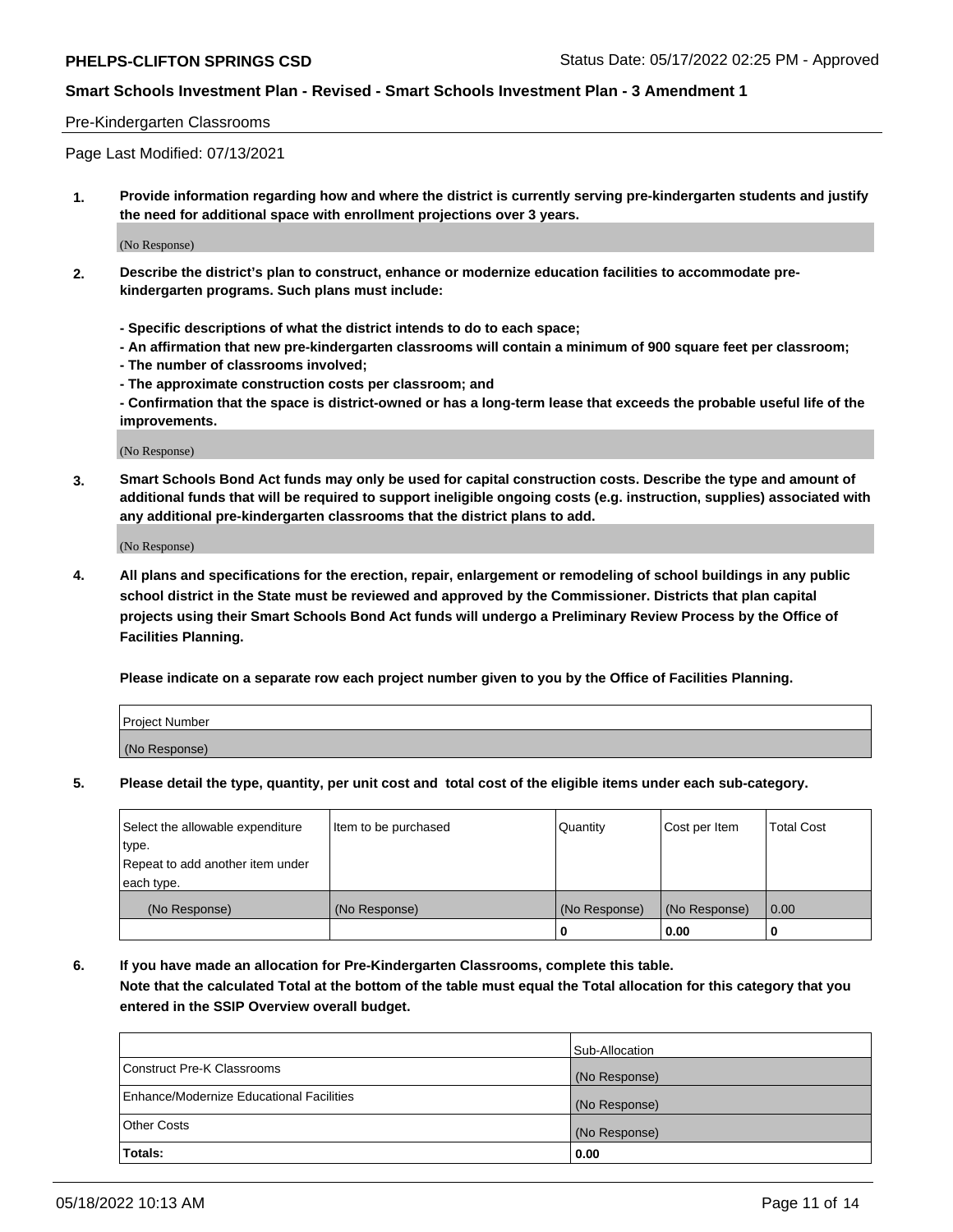Replace Transportable Classrooms

Page Last Modified: 07/13/2021

**1. Describe the district's plan to construct, enhance or modernize education facilities to provide high-quality instructional space by replacing transportable classrooms.**

(No Response)

**2. All plans and specifications for the erection, repair, enlargement or remodeling of school buildings in any public school district in the State must be reviewed and approved by the Commissioner. Districts that plan capital projects using their Smart Schools Bond Act funds will undergo a Preliminary Review Process by the Office of Facilities Planning.**

**Please indicate on a separate row each project number given to you by the Office of Facilities Planning.**

| <b>Project Number</b> |  |
|-----------------------|--|
| (No Response)         |  |

**3. For large projects that seek to blend Smart Schools Bond Act dollars with other funds, please note that Smart Schools Bond Act funds can be allocated on a pro rata basis depending on the number of new classrooms built that directly replace transportable classroom units.**

**If a district seeks to blend Smart Schools Bond Act dollars with other funds describe below what other funds are being used and what portion of the money will be Smart Schools Bond Act funds.**

(No Response)

**4. Please detail the type, quantity, per unit cost and total cost of the eligible items under each sub-category.**

| Select the allowable expenditure<br>type.<br>Repeat to add another item under | Item to be purchased | Quantity      | Cost per Item | <b>Total Cost</b> |
|-------------------------------------------------------------------------------|----------------------|---------------|---------------|-------------------|
| each type.<br>(No Response)                                                   | (No Response)        | (No Response) | (No Response) | 0.00              |
|                                                                               |                      | 0             | 0.00          |                   |

**5. If you have made an allocation for Replace Transportable Classrooms, complete this table.**

**Note that the calculated Total at the bottom of the table must equal the Total allocation for this category that you entered in the SSIP Overview overall budget.**

|                                                | Sub-Allocation |
|------------------------------------------------|----------------|
| Construct New Instructional Space              | (No Response)  |
| Enhance/Modernize Existing Instructional Space | (No Response)  |
| <b>Other Costs</b>                             | (No Response)  |
| Totals:                                        | 0.00           |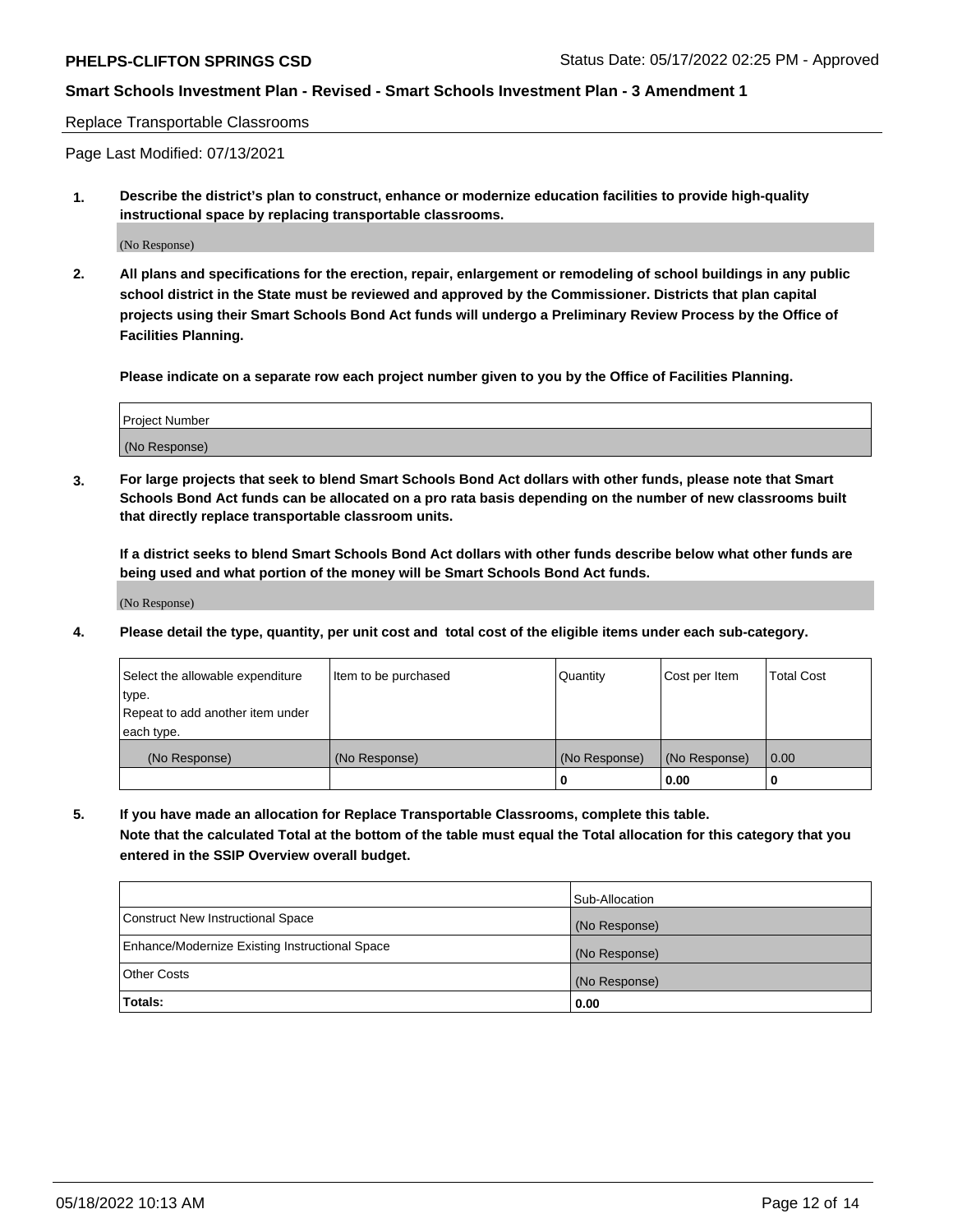# High-Tech Security Features

Page Last Modified: 07/15/2021

# **1. Describe how you intend to use Smart Schools Bond Act funds to install high-tech security features in school buildings and on school campuses.**

At Phelps-Clifton Springs Central School, the safety and security of our students has always been important. On the initial application the district was limited to the extent of their project due to the limits on funds. The district has identified a portion of the Connectivity portion of the approved application that was eligile for Erate funds. Those Federal funds allow us to commit more Smart School money to the Safety and Security project described below. This amedment proposes to move those funds as identified in Question 6.

The IP PA system will replace systems that have reached end of life, and integrate with the high school system. The IP systems will allow the district to call classrooms, zones, buildings, or district wide. Speakers with digital displays and notifications will be installed in areas where audible alerts may not be heard such as corridors, gymnasiums, cafeterias, and other large spaces. The capabilities of the access control system will be expanded so all exterior perimeter doors are monitored for open/closed condition, and alert district personnel if a door is opened when all doors should be closed and locked. A zoned lockdown system will be installed to close all cross corridor doors and lock them to restrict movement in the building without inhibiting emergency egress. Physical as well as virtual lockdown initiation devices will be provided. Upon system activation exterior blue light strobes will activate, and the PA system will activate to make any announcement related to the event.

**2. All plans and specifications for the erection, repair, enlargement or remodeling of school buildings in any public school district in the State must be reviewed and approved by the Commissioner. Smart Schools plans with any expenditures in the High-Tech Security category require a project number from the Office of Facilities Planning. Districts must submit an SSBA LOI and receive project numbers prior to submitting the SSIP. As indicated on the LOI, some projects may be eligible for a streamlined review and will not require a building permit. Please indicate on a separate row each project number given to you by the Office of Facilities Planning.**

| Projec<br>Number |  |  |
|------------------|--|--|
|                  |  |  |

43-13-01-06-7-999-001

- **3. Was your project deemed eligible for streamlined Review?**
	- □ Yes
	- $\boxtimes$  No
- **4. Include the name and license number of the architect or engineer of record.**

| Name           | License Number |
|----------------|----------------|
| Allan Rosignol | 28295          |

**5. Please detail the type, quantity, per unit cost and total cost of the eligible items under each sub-category.**

| Select the allowable expenditure<br>type.<br>Repeat to add another item under<br>each type. | Item to be purchased                                  | Quantity | Cost per Item | <b>Total Cost</b> |
|---------------------------------------------------------------------------------------------|-------------------------------------------------------|----------|---------------|-------------------|
|                                                                                             |                                                       |          |               |                   |
| <b>Electronic Security System</b>                                                           | Rauland TCC3012L Large Message<br><b>Board</b>        | 20       | 1,271.00      | 25,420.00         |
| <b>Electronic Security System</b>                                                           | TCC2000 Telecenter Campus<br>Controlle                |          | 3,945.00      | 3,945.00          |
| <b>Electronic Security System</b>                                                           | <b>TCC2011A Telecenter Campus Ip</b><br>Module 2      | 60       | 369.00        | 22,140.00         |
| <b>Electronic Security System</b>                                                           | ACC1480 8 Ohm 5oz Speaker Assy<br>W/r <sub>i</sub> 45 | 80       | 39.00         | 3,120.00          |